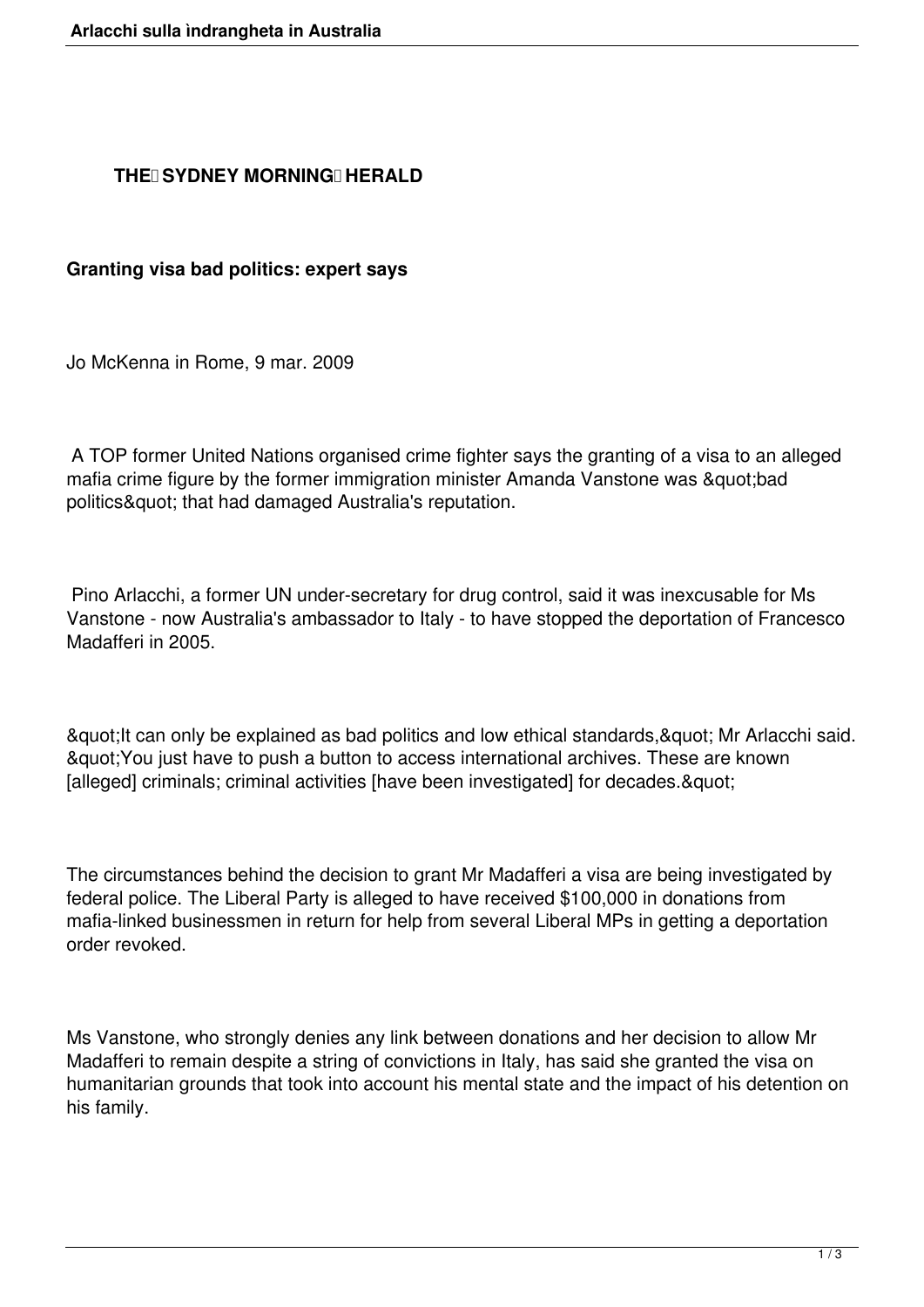"Any inference made vis-a-vis any donation being related in any way to seeking influence is to me highly offensive, scurrilous and defamatory, & quot; she said.

Mr Madafferi was arrested last year in connection with the world's biggest ecstasy bust by Australian police. He is soon to face drug trafficking charges.

Mr Arlacchi said the Madafferi affair had damaged Australia's ethical standards and cast doubt on its immigration procedures.

He said the handling of Mr Madafferi's visa could encourage other mafia figures to try to gain entry to Australia.

" If the same criteria is applied as it was to Madafferi, it means that anyone can arrive from Italy with a criminal record with impunity, & quot; he said. & quot; I hope the Australian public and the government will wake up and seriously scrutinise people with criminal records who come there . . . You cannot fight organised crime if you allow them to move from country to country so easily."